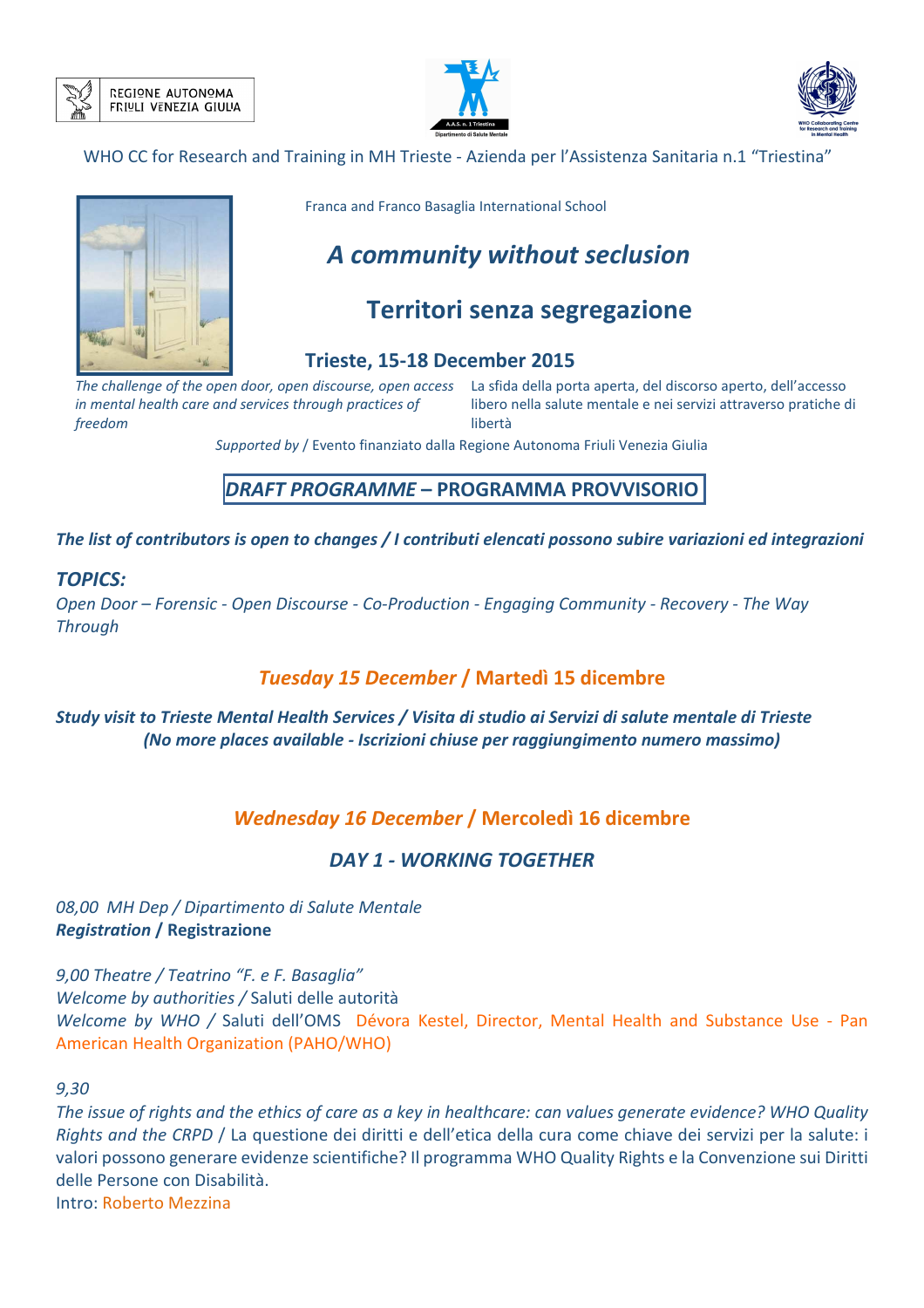





*Trimbos Instituut Report – Freedom First* / Relazione del Trimbos Instituut – La Libertà per prima. Sonja Van Rooijen, Christien Muusse

*10,15* 

*Topic: OPEN DISCOURSE* - Open discourse: equal rights, partners and shared practice / Il discorso aperto: rispetto dei diritti, parità dei soggetti coinvolti e condivisione delle pratiche

Chair: Benedetto Saraceno

Intro: Jean-Luc Roelandt, Michaela Amering

*11,00 Coffee break* / Pausa caffé

## *11,30* **#Practice of Freedom**

*Exchanging Practices of Freedom and Liberty* **/ Scambiare Pratiche di libertà e di liberazione** (*Workshops /lavoro di gruppo)* 

Theatre / Teatrino "F. e F. Basaglia" (IT- ENG)

**1.** *The alliance of Psychiatric Hospitals in transition in low and middle income countries for deinstitutionalization* **/ L'alleanza degli OP in transizione nei paesi a basso e medio reddito per la deistituzionalizzazione** 

*With the contribution of* / Con i contributi di: John Jenkins, Tasneem Raja, Rossana Seabra, Dévora Kestel

MH Dep / Dipartimento di Salute Mentale (IT):

**2.** *The assembly model and the peer role in services* **/ Il modello assembleare e il ruolo dei peer nei servizi** 

*With the contribution of* / Con i contributi di: Carlo Minervini, Silvana Hvalic and Peer Support Group-Articolo 32

**3.** *The dialogue of practical knowledge between East and West, South and North* **/ Il dialogo del sapere pratico tra Est e Ovest, Sud e Nord.** 

*With the contribution of /* Con i contributi di: Sashi Sashidharan, Benedetto Saraceno, Marco Bertoli

**4.** *Implementing Open Dialogue in Mental Health services* **/ L'implementazione del Dialogo Aperto nei servizi di Salute Mentale** 

*With the contribution of /* Con i contributi di: Jimmy Ciliberto, Giuseppe Salamina, Raffaella Pocobello, Renata Bracco

*13,00 Lunchtime break* / Pausa pranzo

*13,30 Theatre* / Teatrino "F. e F. Basaglia" *Report of the 4 workshops for the Action Plan* 

*14,00* 

*Topic: CO-PRODUCTION - Co-production, "nothing about me without me": involving the user in co-production of services /* Co-produzione, "niente su di me senza di me": coinvolgere l'utente nella coproduzione dei servizi.

Chair: Mario Novello Intro: Fran Silvestri, Dévora Kestel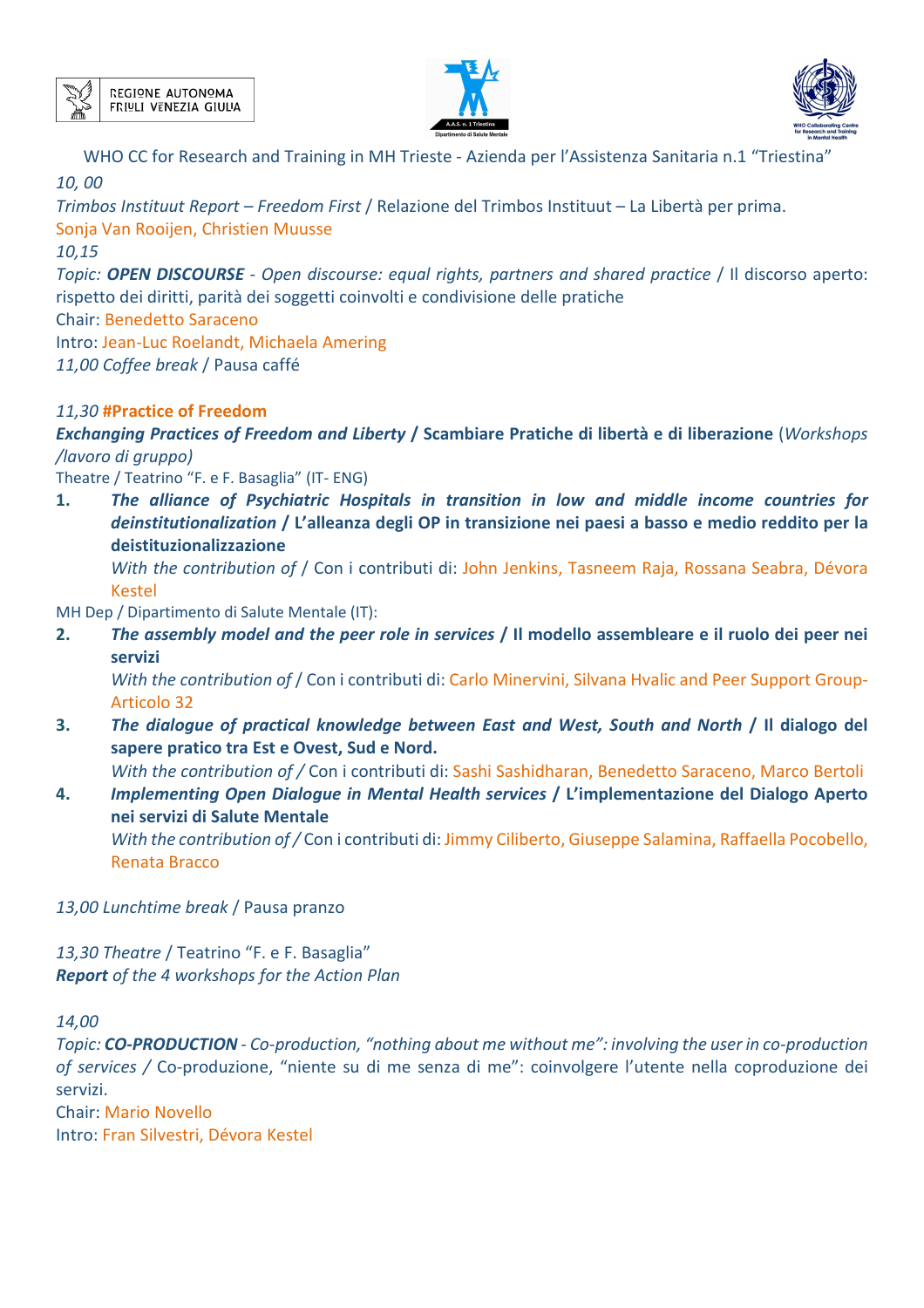





# *15,30* **#Practice of Freedom**

*Exchanging Practices of Freedom and Liberty* **/ Scambiare Pratiche di libertà e di liberazione** (*Workshops /lavoro di gruppo)* 

Theatre / Teatrino "F. e F. Basaglia" (IT- ENG)

**1.** *Peer support and community integrated services: not a utopia?* **/ Supporto tra pari e servizi territoriali integrati: non un'utopia?** 

*With the contribution of* / Con i contributi di: Jorn Eriksen, Sonja Van Rooijen, Jan Berndsen, ENIK MH Dep / Dipartimento di Salute Mentale ENG

- **2.** *Recovery colleges* **/ Formazione per la recovery**  *With the contribution of* / Con i contributi di: Fran Silvestri, Fabio Lucchi, Barbara D'Avanzo
- **3.** *Recovery houses outside or within the system?* **/ Case per la ripresa, fuori o dentro il sistema?**  *With the contribution of* / Con i contributi di: Paul Baker, Roberta Casadio, Raffaella Pocobello, Izabel Marin
- **4.** *Personal healthcare budgets and shared care and treatment planning* **/ Piani di cura condivisi e budget individuali di salute**

*With the contribution of* / Con i contributi di: Fabrizio Starace, Morena Furlan, John Jenkins

*17,00 Theatre /* Teatrino "F. e F. Basaglia" *Report of the 4 workshops for the Action Plan* 

*17,30* 

*Presentazione del libro di Benedetto Saraceno "Discorso globale, sofferenze locali. Analisi critica del Movimento di salute mentale globale".* 

# *Thursday 17 December* **/ Giovedì 17 dicembre**

# *DAY 2 – FOR A WHOLE LIFE*

*9,00 Theatre /* Teatrino "F. e F. Basaglia"

*Topic: ENGAGING COMMUNITY - Community development and learning sets, changing the thinking, practices and system /* Il coinvolgimento della comunità - Sviluppo di comunità e learning set, per cambiare il pensiero, le pratiche ed il sistema.

Chair: John Jenkins

Intro: Paulo Amarante, Benedetto Saraceno

*10,30 Coffee break* /Pausa caffé

# *11,00* **#Practice of Freedom**

*Exchanging Practices of Freedom and Liberty* **/ Scambiare Pratiche di libertà e di liberazione** (*Workshops /lavoro di gruppo)* 

Theatre / Teatrino "F. e F. Basaglia" (IT- ENG)

**1.** *Community engagement, partnership, responsibility and multisectoral interventions, a whole system approach* **/ Il coinvolgimento della comunità e gli interventi multisettoriali in un approccio globale al sistema**

*With the contribution of /* Con i contributi di: Paulo Amarante, Fabrizio Starace, Thomas Emmenegger,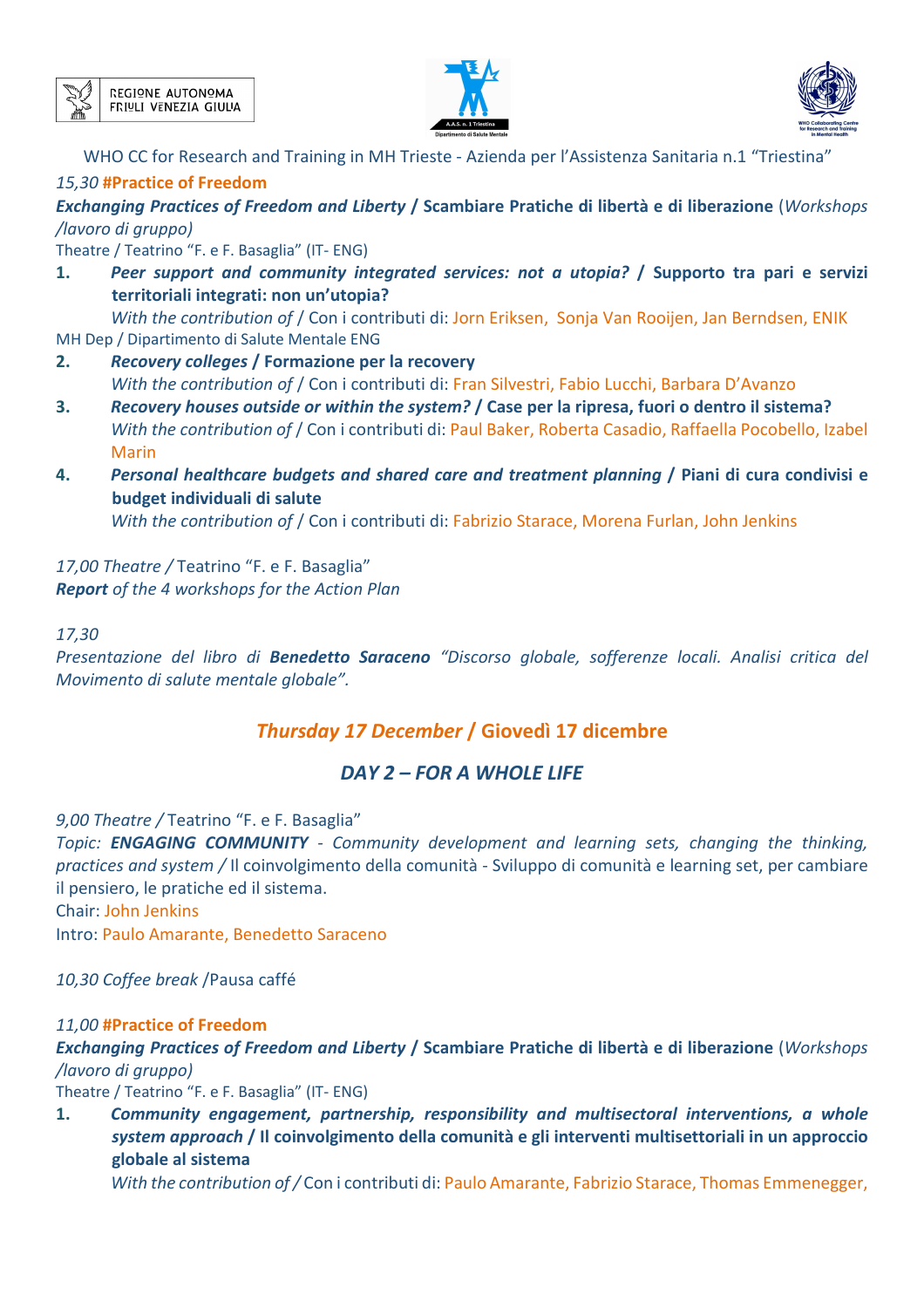





WHO CC for Research and Training in MH Trieste - Azienda per l'Assistenza Sanitaria n.1 "Triestina" MH Dep / Dipartimento di Salute Mentale (ENG)

**2.** *Whole Community, Whole Life-Whole System Learning Sets* **/ I sistemi di apprendimento globali basati sulla comunità, sul sistema e sulla vita** 

*With the contribution of* / Con i contributi di: John Jenkins, John Stacey, Paul Baker, Jayne Whitney

- **3.** *Community based rehabilitation and capability approach* **/ La riabilitazione nella comunità e l'approccio alle capacità**  *With the contribution of /* Con i contributi di: Francesco Amaddeo, Rob Warriner, Lucilla Frattura, Afzal Javed
- **4.** *Experiences in WHO Quality Rights /* **Esperienze nel programma WHO QualityRights**  *With the contribution of* / Con i contributi di: Pina Ridente, Kamala Easwaran, Abdul Kadir, Mauro **Carta**
- *12,30 Lunchtime break* /Pausa pranzo

*13,30 Theatre /* Teatrino "F. e F. Basaglia" *Report of the 4 workshops for the Action Plan* 

*14,00* 

*Topic: RECOVERY - the way through the system* / l'attraversamento del sistema Chair: Silva Bon Intro: Alain Topor, Allen Frances

# *15,30* **#Practice of Freedom**

*Exchanging Practices of Freedom and Liberty* **/ Scambiare Pratiche di libertà e di liberazione** (*Workshops /lavoro di gruppo)* 

Theatre / Teatrino "F. e F. Basaglia" (IT- ENG)

**1.** *Challenging the medical knowledge /* **Sfidare il sapere psichiatrico** 

With the contribution of / Con i contributi di: Paul Baker, Allen Frances, Pino Pini MH Dep / Dipartimento di Salute Mentale (ENG)

**2.** *Material basis of recovery /* **Le basi materiali della recovery** 

*With the contribution of /* Con i contributi di: Alain Topor, Antonio Maone, Matteo Balestrieri, Ricardo Guinea

**3.** *A different cultural /gender difference in recovery narrative* **/ Una diversa narrazione culturale e di differenza di genere nella ripresa** 

*With the contribution of / Con i contributi di: Ana Pitta, Valentina Botter, Kamala Easwaran* 

**4.** *Recovery: a critical approach to services* **/ La recovery: un approccio critico ai servizi**  *With the contribution of /* Con i contributi di: Roberto Mezzina, John Jenkins, Sonja Van Rooijen

*17,00 Theatre /* Teatrino "F. e F. Basaglia" *Report of the 4 workshops for the Action Plan* 

*17,30* 

*Presentazione del libro di Antonio Maone e Barbara D'Avanzo: "Recovery: nuovi paradigmi per la salute mentale"*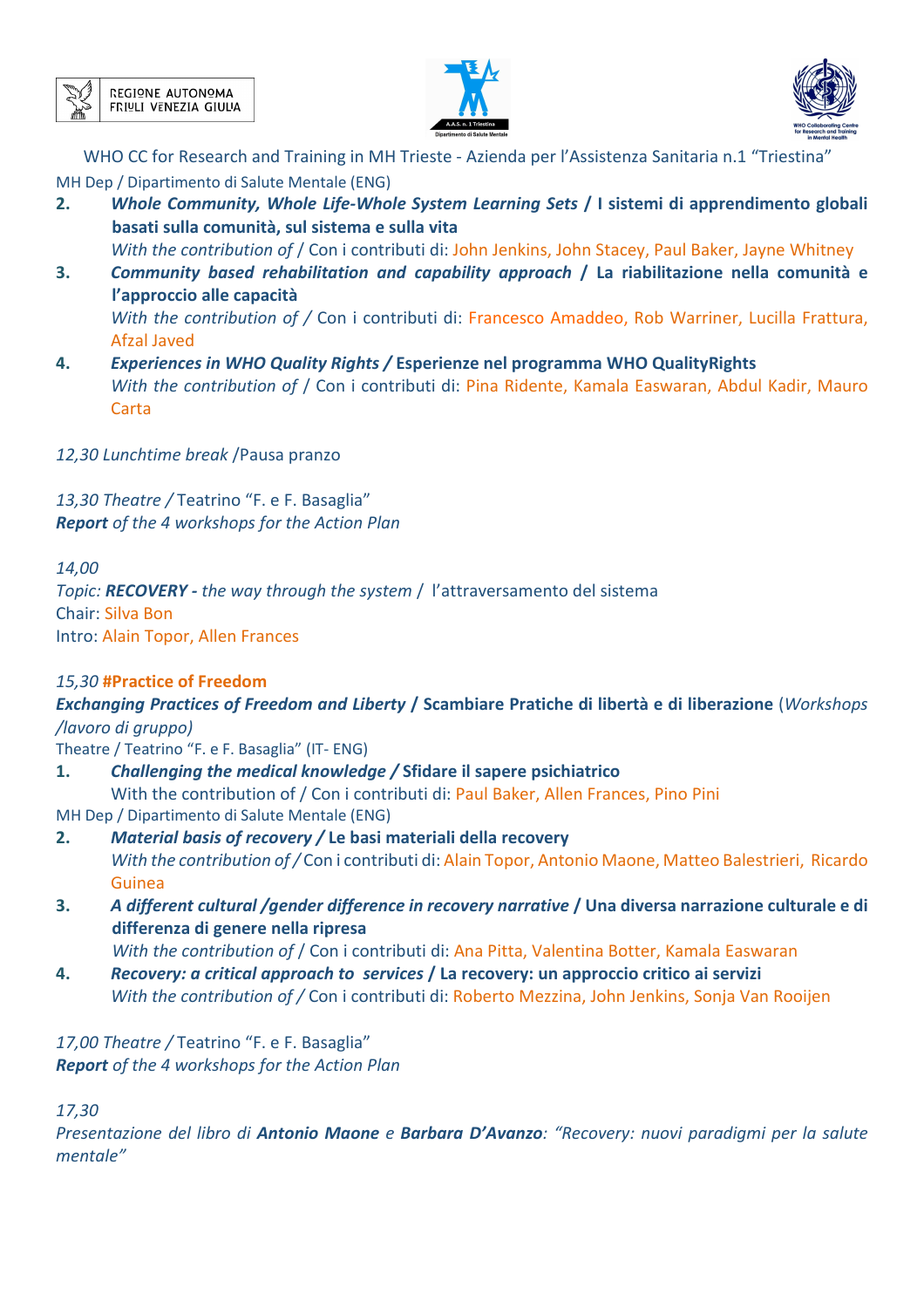





# *Friday 18 December* **/ Venerdì 18 dicembre**

# *DAY 3 – THE RIGHT TO LIBERTY AND SECURITY*

*9,00 Theatre /* Teatrino "F. e F. Basaglia" *Topic: OPEN DOOR - How to avoid restraint and seclusion /* Come evitare la contenzione e la restrizione della libertà Chair: Peppe Dell'Acqua Intro: Giovanna Del Giudice, Daniele Piccione

*10,30 Coffee break* /Pausa caffé

## *11,00* **#Practice of Freedom**

*Exchanging Practices of Freedom and Liberty* **/ Scambiare Pratiche di libertà e di liberazione** (*Workshops /lavoro di gruppo)* 

Theatre / Teatrino "F. e F. Basaglia" (IT- ENG)

**1.** *How to avoid restraint - relationship and trust building /* **Come evitare la contenzione – relazioni e costruzione di fiducia** 

*With the contribution of* / Con i contributi di: Livia Bicego, Abdul Kadir, Thomas Emmenegger MH Dep / Dipartimento di Salute Mentale (ENG)

- **2.** *Services with the open door, personal and shared responsibility /* **Servizi a porta aperta, responsabilità personale e condivisa**  *With the contribution of* / Con i contributi di: Mariagrazia Giannichedda, Daniela Speh, Vladimir Jovic, Hiroshi Takebata, Kazuo Okuma
- **3.** *The new institutional landscape and social, political and therapeutic control of behaviors /* **Il nuovo panorama istituzionale e il controllo sociale, politico e terapeutico dei comportamenti**  *With the contribution of /* Con i contributi di: Alain Topor, Allen Frances, Juan José Jambrina
- **4.** *Compulsory treatment, between ethics and practice /* **Il TSO, tra etica e pratica** *With the contribution of* / Con i contributi di: Peppe Dell'Acqua, Matteo Impagnatiello, Luca Negrogno,

### *12,30 Lunchtime break /* Pausa pranzo

*13,30 Theatre /* Teatrino "F. e F. Basaglia" *Report of the 4 workshops for the Action Plan* 

*14,00* 

*Topic: FORENSIC - The issue and practice of forensic psychiatry in Italy and worldwide: the risk of transinstitutionalisation /* La questione e la pratica della psichiatria forense in Italia e nel mondo: il rischio della transistituzionalizzazione Chair: Franco Rotelli

Intro: Stefano Cecconi, Sashi Sashidharan